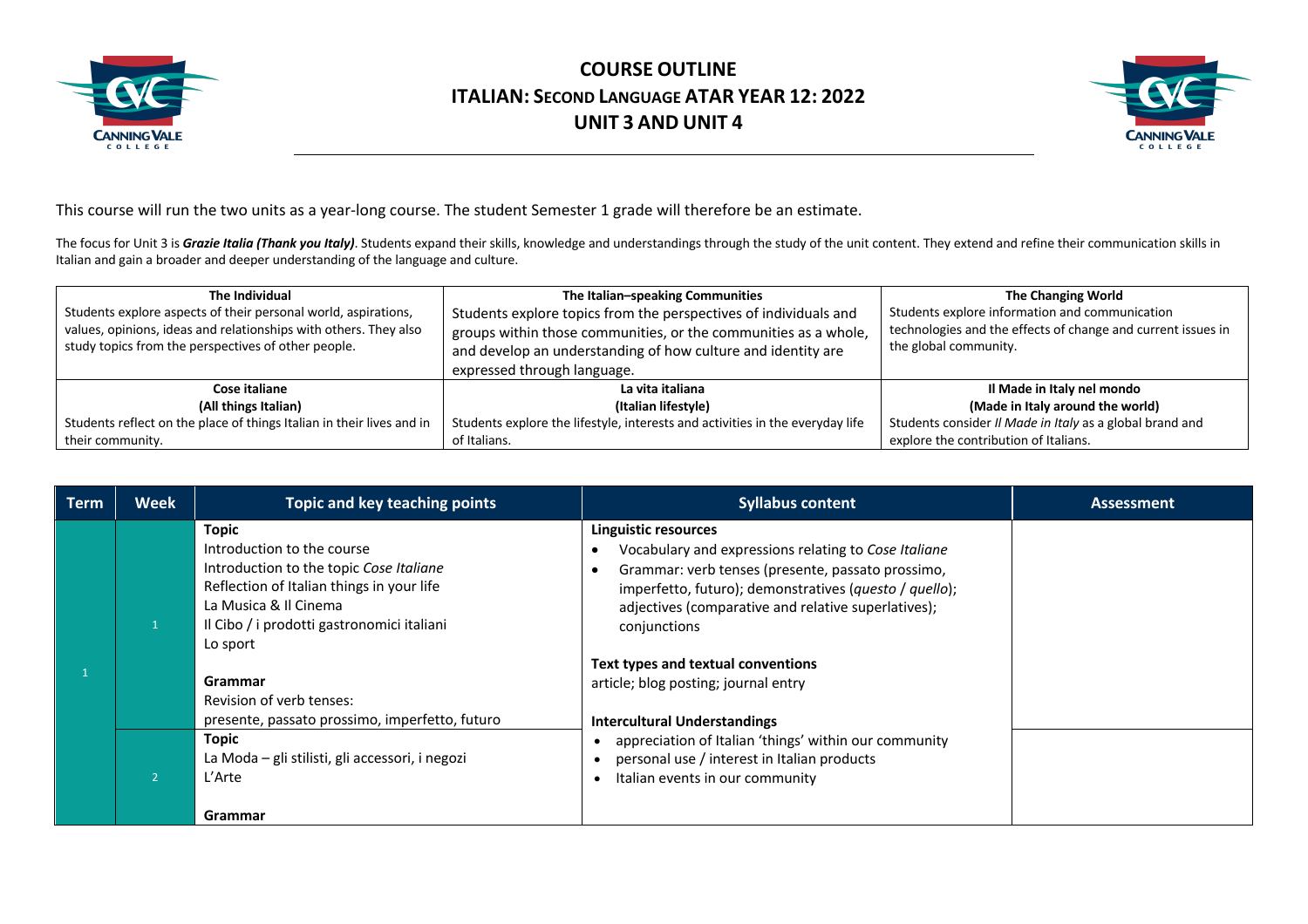



| $\overline{3}$ | Revision of demonstratives (questo / quello)<br>Adjectives - comparative & relative superlatives<br><b>Topic</b><br>Italian events and influences in our Australian community<br>(e.g. Fremantle, festivals, markets)<br>Grammar<br>Conjunctions - però, infatti, quindi, magari, cioè<br>Relative pronouns - focus on word order | Language learning and communication strategies<br>recognition of cognates<br>$\bullet$<br>effective use of bilingual dictionary<br>$\bullet$<br>inferring meaning<br>$\bullet$<br>non-literal translations                                                                                                                                                                   | Task 1 - Response: Viewing and<br><b>Reading</b><br>5.25% of combined mark<br>7.5% of written mark |
|----------------|-----------------------------------------------------------------------------------------------------------------------------------------------------------------------------------------------------------------------------------------------------------------------------------------------------------------------------------|------------------------------------------------------------------------------------------------------------------------------------------------------------------------------------------------------------------------------------------------------------------------------------------------------------------------------------------------------------------------------|----------------------------------------------------------------------------------------------------|
|                | <b>Topic</b><br>Introduction to the topic Il Made in Italy nel mondo<br>Made in Italy as a global brand<br>Grammar<br>Present conditional - review<br>regular & common irregulars                                                                                                                                                 | Linguistic resources<br>Vocabulary and expressions relating to Il Made in Italy nel<br>Mondo<br>Grammar: subjunctive mood (present and past); adverbs<br>$\bullet$<br>(comparative & relative superlatives, irregular forms)                                                                                                                                                 |                                                                                                    |
| 5 <sup>1</sup> | <b>Topic</b><br>What does Made in Italy represent? Products that Italy<br>exports to the world, well-known Italian brands &<br>products.<br>Emerging markets for Made in Italy<br>Which countries are importing Italian products?<br>Grammar<br>Past conditional                                                                  | Text types and textual conventions<br>advertisement, announcement, article, chart, table<br><b>Intercultural Understandings</b><br>Connotations associated with Made in Italy brand<br>٠<br>Well-known Italian brands and products<br>$\bullet$<br>Economic significance of Made in Italy<br>$\bullet$<br>Contributions of Italians world-wide and in Australia<br>$\bullet$ |                                                                                                    |
| 6              | <b>Topic</b><br>Challenges & opportunities for the brand Made in Italy,<br>Italian sounding, la concorrenza con paesi emergenti<br>Grammar<br>Consolidation of grammar topics                                                                                                                                                     | Language learning and communication strategies<br>speaking - use of appropriate fillers & think time<br>consolidation of writing skills & reading skills                                                                                                                                                                                                                     |                                                                                                    |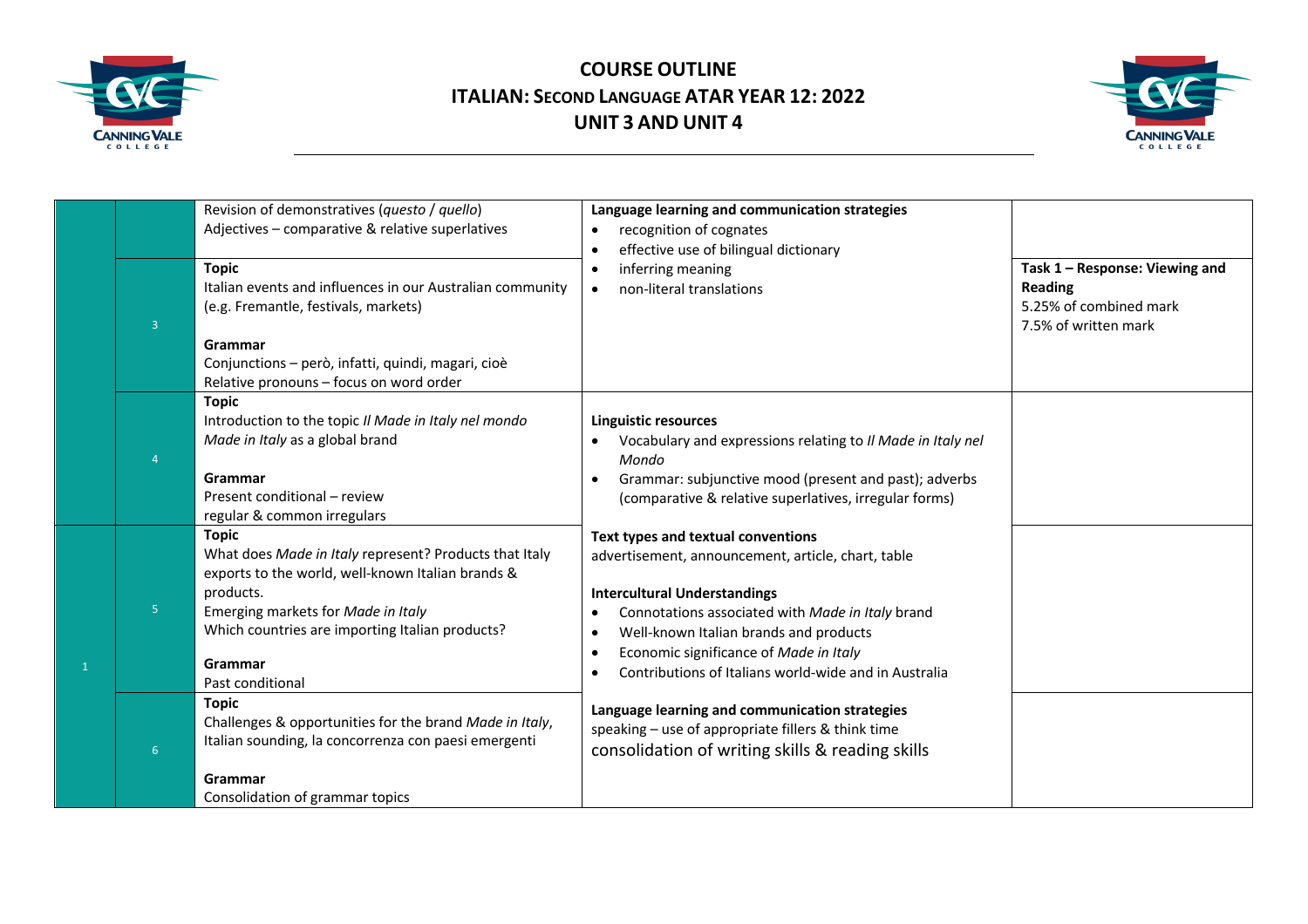



|                |                | Review of tenses                                                                                                                                                                                                                                              |                                                                                                                                                                                                                                                                                                                                                                               |                                                                                |
|----------------|----------------|---------------------------------------------------------------------------------------------------------------------------------------------------------------------------------------------------------------------------------------------------------------|-------------------------------------------------------------------------------------------------------------------------------------------------------------------------------------------------------------------------------------------------------------------------------------------------------------------------------------------------------------------------------|--------------------------------------------------------------------------------|
|                | $\overline{7}$ | <b>Topic</b><br>Contributions of Italians in Australia and the world<br>Grammar<br>Introduction to subjunctive                                                                                                                                                |                                                                                                                                                                                                                                                                                                                                                                               | Task 2 - Written Communication<br>7% of combined mark<br>10% of written mark   |
|                | 8              | <b>Topic</b><br>Introduction to the topic La Vita Italiana<br>Grammar<br>Subjunctive mood - present<br>forms                                                                                                                                                  | <b>Linguistic resources</b><br>Vocabulary and expressions relating to La Vita Italiana<br>$\bullet$<br>Grammar: relative pronouns; conditional (present and past)<br>$\bullet$<br>Text types and textual conventions<br>diary entry; conversation; film / TV excerpts                                                                                                         |                                                                                |
| $\overline{1}$ | 9 <sup>°</sup> | <b>Topic</b><br>La vita quotidiana dei giovani - scuola, una giornata tipica,<br>aperitivo (sushi/all you can eat/apericena)<br>Passatempi e interessi dei giovani italiani<br>'Fare bella figura'<br>Grammar<br>Subjunctive mood - present<br>when to use it | <b>Intercultural Understandings</b><br>lifestyle of young people - school, meeting in piazza,<br>prendere un gelato, interests, focus on study not part-time<br>work, typical passatempi<br>family life - importance of meals, family discussions, le<br>passeggiate, le vacanze, feste<br>lifestyle of elderly Italians - centro anziani, incontrarsi in<br>piazza, le carte |                                                                                |
|                | 10             | <b>Topic</b><br>La vita quotidiana in famiglia - le attività, le vacanze, le<br>feste<br>La vita quotidiana degli anziani - interessi, passatempi,<br>attività, piazza                                                                                        | Language learning and communication strategies<br>use of conjunctions and sentence starters in written<br>responses<br>listening for key ideas<br>seeking clarification and repair strategies                                                                                                                                                                                 | Task 3 - Response: Listening<br>5.25% of combined mark<br>7.5% of written mark |
|                |                | Grammar<br>Subjunctive mood - present                                                                                                                                                                                                                         |                                                                                                                                                                                                                                                                                                                                                                               |                                                                                |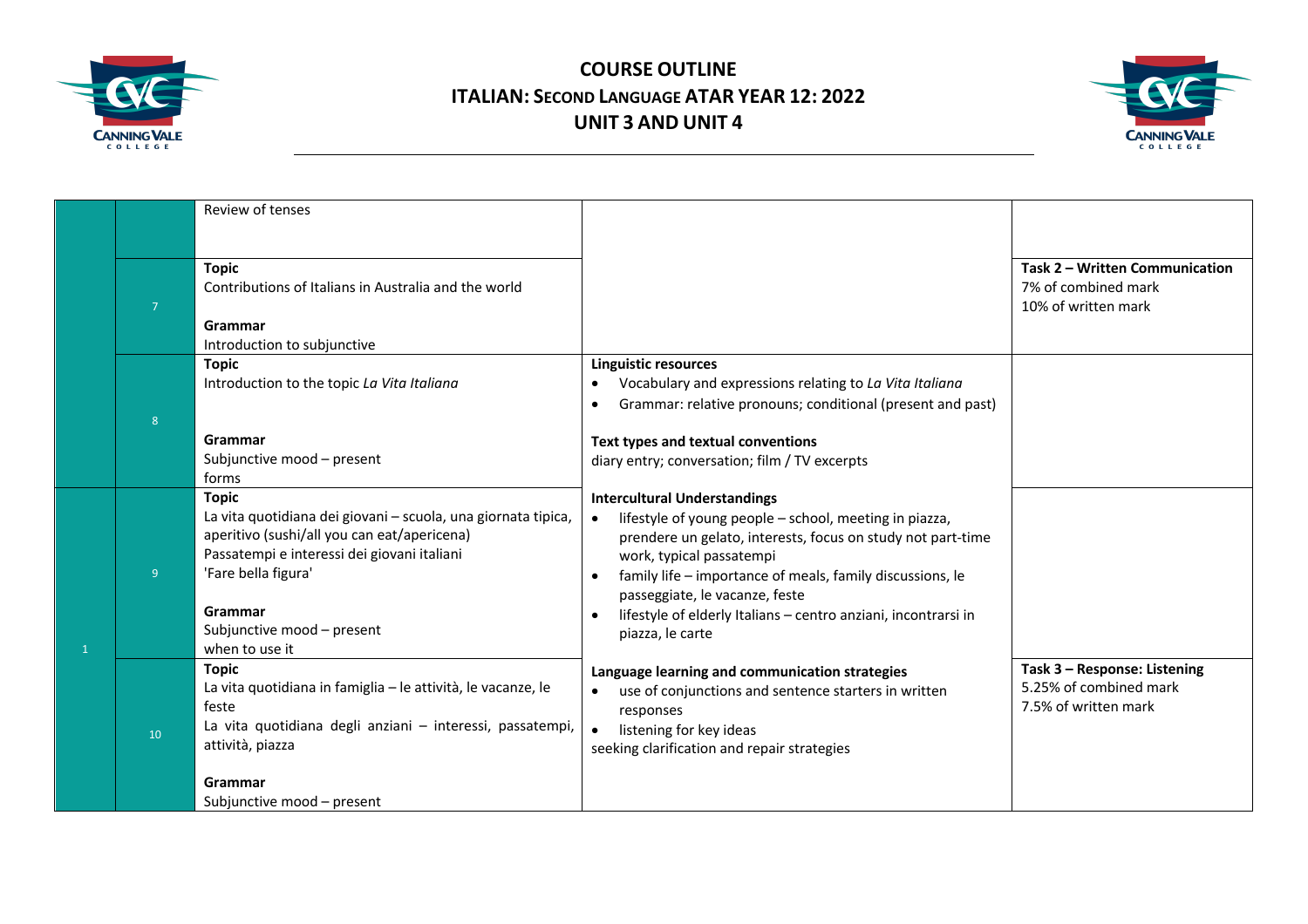



|                |                | consolidation                                            |                                                                             |                                 |
|----------------|----------------|----------------------------------------------------------|-----------------------------------------------------------------------------|---------------------------------|
|                |                | Introduction to subjunctive - past                       |                                                                             |                                 |
|                |                |                                                          |                                                                             |                                 |
|                |                |                                                          |                                                                             |                                 |
|                |                |                                                          |                                                                             |                                 |
|                |                |                                                          |                                                                             |                                 |
|                |                | <b>Topic</b>                                             |                                                                             |                                 |
|                |                | Review and consolidation of topics                       |                                                                             |                                 |
|                |                |                                                          |                                                                             |                                 |
|                | $\mathbf{1}$   | Grammar                                                  |                                                                             |                                 |
|                |                | Subjunctive mood - past                                  |                                                                             |                                 |
|                |                | forms & uses                                             |                                                                             |                                 |
|                |                |                                                          |                                                                             | Task 4 - Oral Communication     |
|                |                | <b>Topic</b>                                             |                                                                             |                                 |
|                |                |                                                          |                                                                             | 7.5% of combined mark           |
| $\overline{2}$ | $\overline{2}$ | Grammar                                                  |                                                                             | 25% of practical mark           |
|                |                | Adverbs - comparative & relative superlatives, irregular |                                                                             |                                 |
|                |                | forms                                                    |                                                                             |                                 |
|                |                |                                                          |                                                                             |                                 |
|                |                | <b>Topic</b>                                             |                                                                             | Task 5 (Practical examination - |
|                |                | Exam techniques and consolidation                        |                                                                             | Week 5) 7.5% of combined mark,  |
|                | $\overline{3}$ |                                                          |                                                                             | 25% of practical mark           |
|                |                | Grammar                                                  |                                                                             |                                 |
|                |                | Consolidation of grammar topics                          |                                                                             |                                 |
|                |                |                                                          |                                                                             |                                 |
| $\overline{2}$ | $4 - 5$        |                                                          | <b>Examination Weeks</b>                                                    |                                 |
|                |                |                                                          | Written Examination - 17.5 % of combined mark, 25% of written mark (Task 6) |                                 |
|                |                |                                                          |                                                                             |                                 |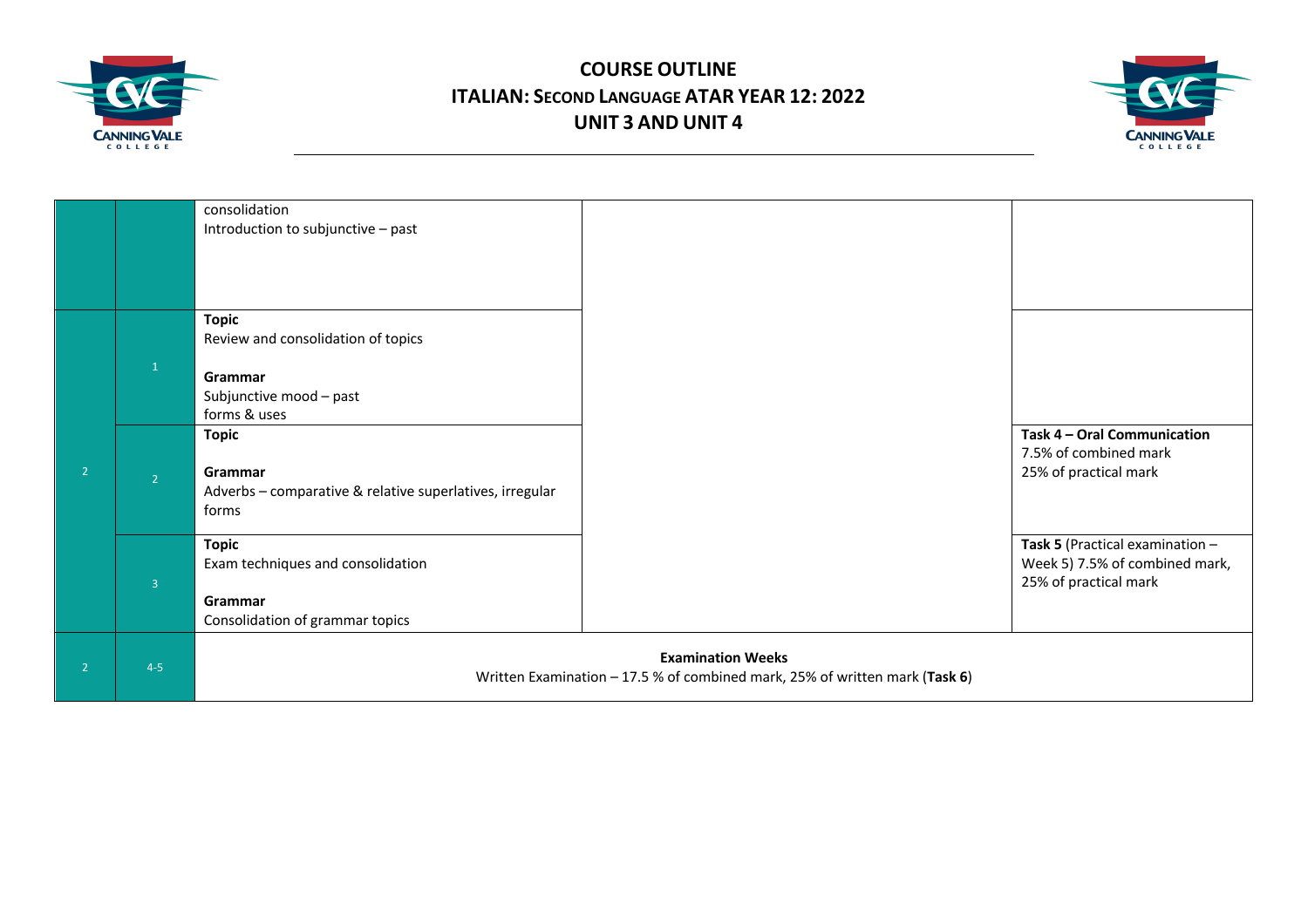



The focus for Unit 4 is *Ieri, oggi e domani (Yesterday, today and tomorrow)*. Students consolidate their skills, knowledge and understandings through the study of the unit content. They extend and refine their communication skills in Italian and gain a broader and deeper understanding of the language and culture.

| The Individual                                               | The Italian-speaking Communities                                        | <b>The Changing World</b>                                    |
|--------------------------------------------------------------|-------------------------------------------------------------------------|--------------------------------------------------------------|
| Students explore aspects of their personal world,            | Students explore topics from the perspectives of individuals and groups | Students explore information and communication               |
| aspirations, values, opinions, ideas, and relationships with | within those communities, or the communities as a whole, and develop    | technologies and the effects of change and current issues in |
| others. They also study topics from the perspectives of      | an understanding of how culture and identity are expressed through      | the global community.                                        |
| other people.                                                | language.                                                               |                                                              |
| Riflettiamo sulla vita e pensiamo al futuro                  | I problemi dei giovani oggi                                             | I problemi ambientali                                        |
| (Reflecting on my life and planning my future)               | (Youth issues)                                                          | (Environmental issues)                                       |
| Students reflect on their final year at school and their     | Students explore employment, smoking and alcohol as issues for          | Students consider current global environmental issues        |
| plans for the future: further education, employment and      | Italian youth.                                                          | in relation to climate change, that are relevant to          |
| travel.                                                      |                                                                         | them.                                                        |

| Term | <b>Week</b>    | Topic and key teaching points                                                                                                                                                                                                                      | <b>Syllabus content</b>                                                                                                                                                                                 | <b>Assessment</b> |
|------|----------------|----------------------------------------------------------------------------------------------------------------------------------------------------------------------------------------------------------------------------------------------------|---------------------------------------------------------------------------------------------------------------------------------------------------------------------------------------------------------|-------------------|
|      | 6 <sup>1</sup> | Topic<br>Feedback on Semester 1 Exam<br>Introduction to the topic Problemi ambientali<br>Grammar<br>Review - subjunctive (present/past); conditional                                                                                               | Linguistic resources<br>Vocabulary and expressions relating to Problemi<br>ambientali<br>Grammar: imperfect subjunctive; conditional tense &<br>hypothetical sentences; relative pronouns               |                   |
|      |                | Topic<br>Environmental issues - global environmental issues in<br>relation to climate change<br>What is climate change? Causes & consequences<br>Grammar<br>Il congiuntivo imperfetto<br>if clauses $-$ imperfect subjunctive $+$ conditional mood | Text types and textual conventions<br>article; chart; table; report<br><b>Intercultural Understandings</b><br>Global environmental issues<br>Causes of climate change<br>Consequences of climate change |                   |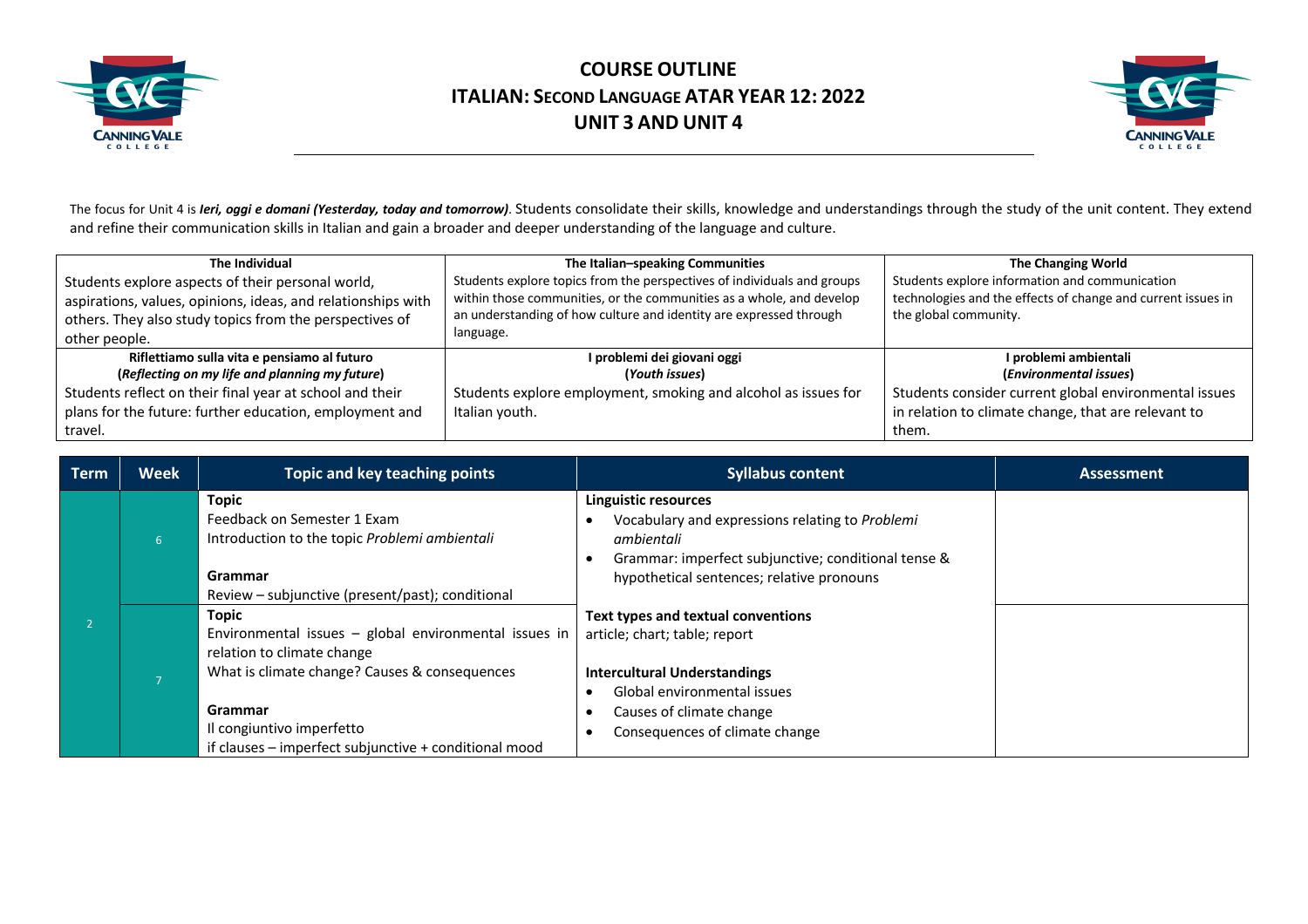



|                |                | <b>Topic</b>                                                                                                                    |                                                                                                                                                                                    |                                                                                |
|----------------|----------------|---------------------------------------------------------------------------------------------------------------------------------|------------------------------------------------------------------------------------------------------------------------------------------------------------------------------------|--------------------------------------------------------------------------------|
|                |                |                                                                                                                                 | Possible solutions<br>$\bullet$                                                                                                                                                    |                                                                                |
|                |                | What can we do to help? Possible solutions                                                                                      |                                                                                                                                                                                    |                                                                                |
|                | 8 <sup>°</sup> | Grammar<br>Il congiuntivo imperfetto<br>if clauses - imperfect subjunctive + conditional mood                                   | Language learning and communication strategies<br>speaking - use of appropriate fillers & think time<br>$\bullet$<br>consolidation of writing skills & reading skills<br>$\bullet$ |                                                                                |
|                | 9              | <b>Topic</b><br>What is happening globally? What are governments<br>doing? What should governments do in the future?<br>Grammar |                                                                                                                                                                                    |                                                                                |
|                |                | Review - direct object pronouns & indirect object<br>pronouns                                                                   |                                                                                                                                                                                    |                                                                                |
|                | 10             | <b>Topic</b><br>Consolidation of environmental issues<br>Introduction to Youth issues                                           |                                                                                                                                                                                    | Task 7 - Response: Listening<br>5.25% of combined mark<br>7.5% of written mark |
|                |                | Grammar<br>Combination pronouns                                                                                                 |                                                                                                                                                                                    |                                                                                |
|                | $\mathbf{1}$   | <b>Topic</b><br>Overview of Youth issues: employment, smoking and<br>alcohol as issues for Italian youth                        | <b>Linguistic resources</b><br>Vocabulary and expressions relating to I problemi dei<br>$\bullet$<br>giovani oggi<br>Grammar: direct and indirect object pronouns;<br>$\bullet$    |                                                                                |
| $\overline{3}$ |                | Grammar<br>Consolidation of grammar topics                                                                                      | combination pronouns; relative superlatives (revision);<br>modal verbs (revision)                                                                                                  |                                                                                |
|                | $\overline{2}$ | <b>Topic</b><br>Youth issues - employment<br>Grammar                                                                            | Text types and textual conventions<br>advertisement; brochure; table / graph                                                                                                       |                                                                                |
|                |                | Review of relative superlative                                                                                                  | <b>Intercultural Understandings</b>                                                                                                                                                |                                                                                |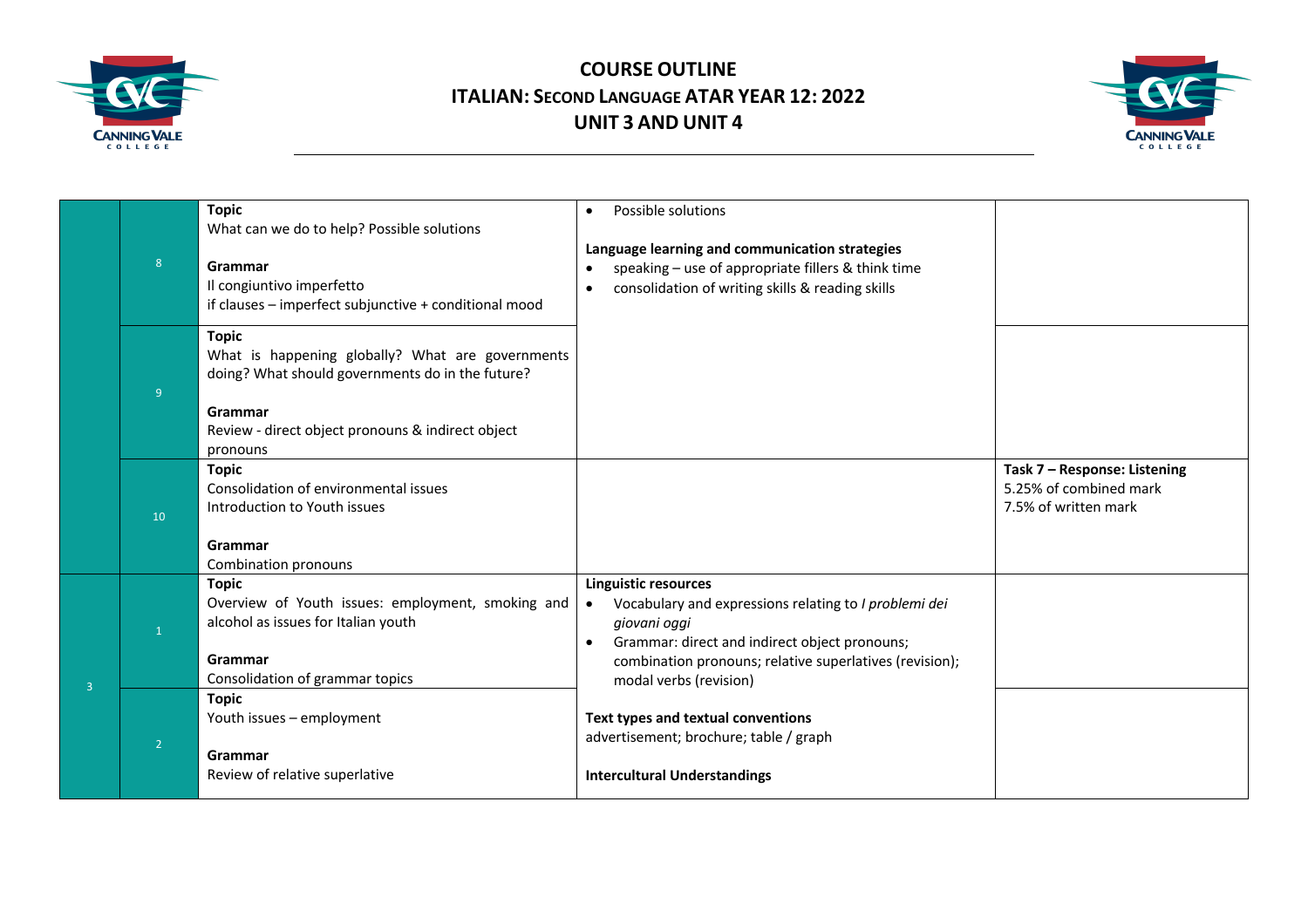



|                | $\overline{3}$ | <b>Topic</b><br>Youth issues - smoking<br>Identifying the issues, causes & positive strategies to<br>combat the issues<br>Grammar                                                                                      | issues facing youth in Italy - employment, smoking and<br>alcohol<br>similarities/differences between Italian and Australian<br>$\bullet$<br>vouth<br>causes, consequences, possible solutions                                                            |                                                                                           |
|----------------|----------------|------------------------------------------------------------------------------------------------------------------------------------------------------------------------------------------------------------------------|-----------------------------------------------------------------------------------------------------------------------------------------------------------------------------------------------------------------------------------------------------------|-------------------------------------------------------------------------------------------|
|                |                | Review of relative pronouns<br><b>Topic</b><br>Youth issues - alcohol<br>Grammar<br>Future perfect tense - il futuro anteriore                                                                                         | Language learning and communication strategies<br>use of conjunctions & sentence starters in written<br>$\bullet$<br>responses<br>listening for key ideas<br>seeking clarification & repair strategies                                                    | Task 8 - Response: Viewing &<br>Reading<br>5.25% of combined mark<br>7.5% of written mark |
| $\overline{3}$ | 5 <sup>1</sup> | <b>Topic</b><br>Introduction to the topic Riflettiamo sulla vita e<br>pensiamo al futuro<br>Riflettiamo sulla vita - l'ultimo anno di scuola<br>Grammar<br>Future perfect tense - consolidation                        | <b>Linguistic resources</b><br>Vocabulary and expressions relating to Riflettiamo sulla<br>vita e pensiamo al futuro<br>Grammar: future perfect tense; verb tenses (revision)<br>Text types and textual conventions<br>diary entry; account; blog posting |                                                                                           |
|                | 6 <sup>1</sup> | <b>Topic</b><br>Riflettiamo sulla vita - i progetti per il futuro: lo studio e<br>il lavoro<br>Grammar<br>Review grammar as needed                                                                                     | <b>Intercultural Understandings</b><br>School systems in Australia & Italy<br>Decisions to be made regarding the future<br>Reasons for future aspirations & plans                                                                                         | Task 9 - Written Communication<br>7% of combined mark<br>10% of written mark              |
|                | $\overline{7}$ | <b>Topic</b><br>Riflettiamo sulla vita - i progetti per il futuro: il viaggio e<br>i sogni<br>Consolidation of Riflettiamo sulla vita e pensiamo al<br>futuro<br>Introduction to the topic I problemi dei giovani oggi | Language learning and communication strategies<br>inferring meaning, non-literal translations                                                                                                                                                             | Task 10 - Oral Communication<br>7.5% of combined mark<br>25% of practical mark            |